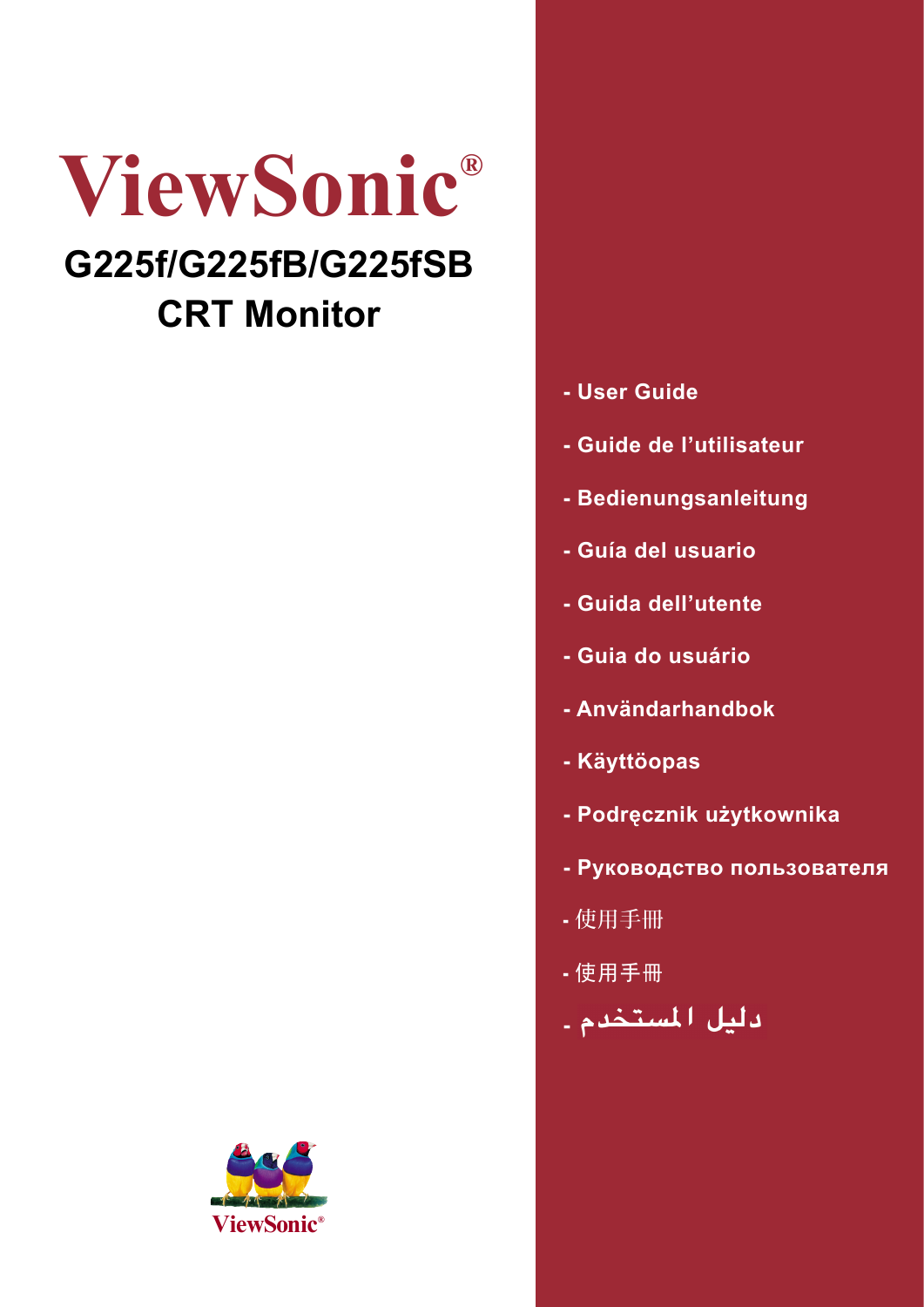# **Contents**

## **Getting Started**

# **Using the Monitor**

## **Other Information**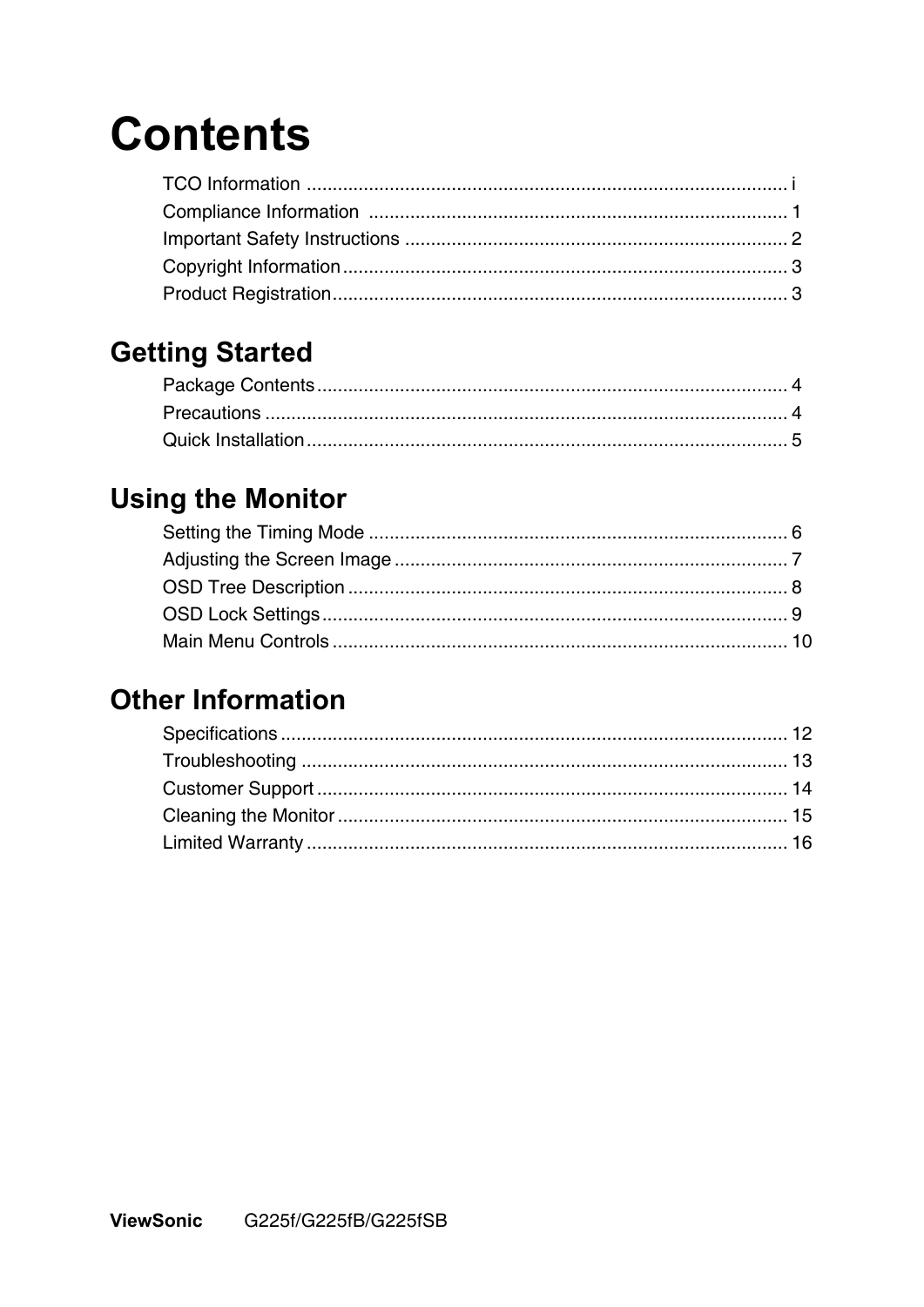# **TCODevelpment**

## **TCO Information**



### **Congratulations!**

The display you have just purchased carries the TCO'03 Displays label. This means that your display is designed, manufactured and tested according to some of the strictest quality and environmental requirements in the world. This makes for a high performance product, designed with the user in focus that also minimizes the impact on our natural environment.

### **Some of the features of the TCO'03 Display requirements:**

#### **Ergonomics**

• Good visual ergonomics and image quality in order to improve the working environment for the user and to reduce sight and strain problems. Important parameters are luminance, contrast, resolution, reflectance, color rendition and image stability.

### **Energy**

- Energy-saving mode after a certain time  $-$  beneficial both for the user and the environment
- Electrical safety

#### **Emissions**

- Electromagnetic fields
- Noise emissions

#### **Ecology**

- The product must be prepared for recycling and the manufacturer must have a certified environmental management system such as EMAS or ISO 14 000
- Restrictions on
- o chlorinated and brominates flame retardants and polymers
- o heavy metals such as cadmium, mercury and lead.

The requirements included in this label have been developed by TCO Development in cooperation with scientists, experts, users as well as manufacturers all over the world. Since the end of the 1980s TCO has been involved in influencing the development of IT equipment in a more user-friendly direction. Our labeling system started with displays in 1992 and is now requested by users and IT-manufacturers all over the world.

For more information, please visit

#### **www.tcodevelopment.com**

\* This declaration is for TCO'03 compliance model.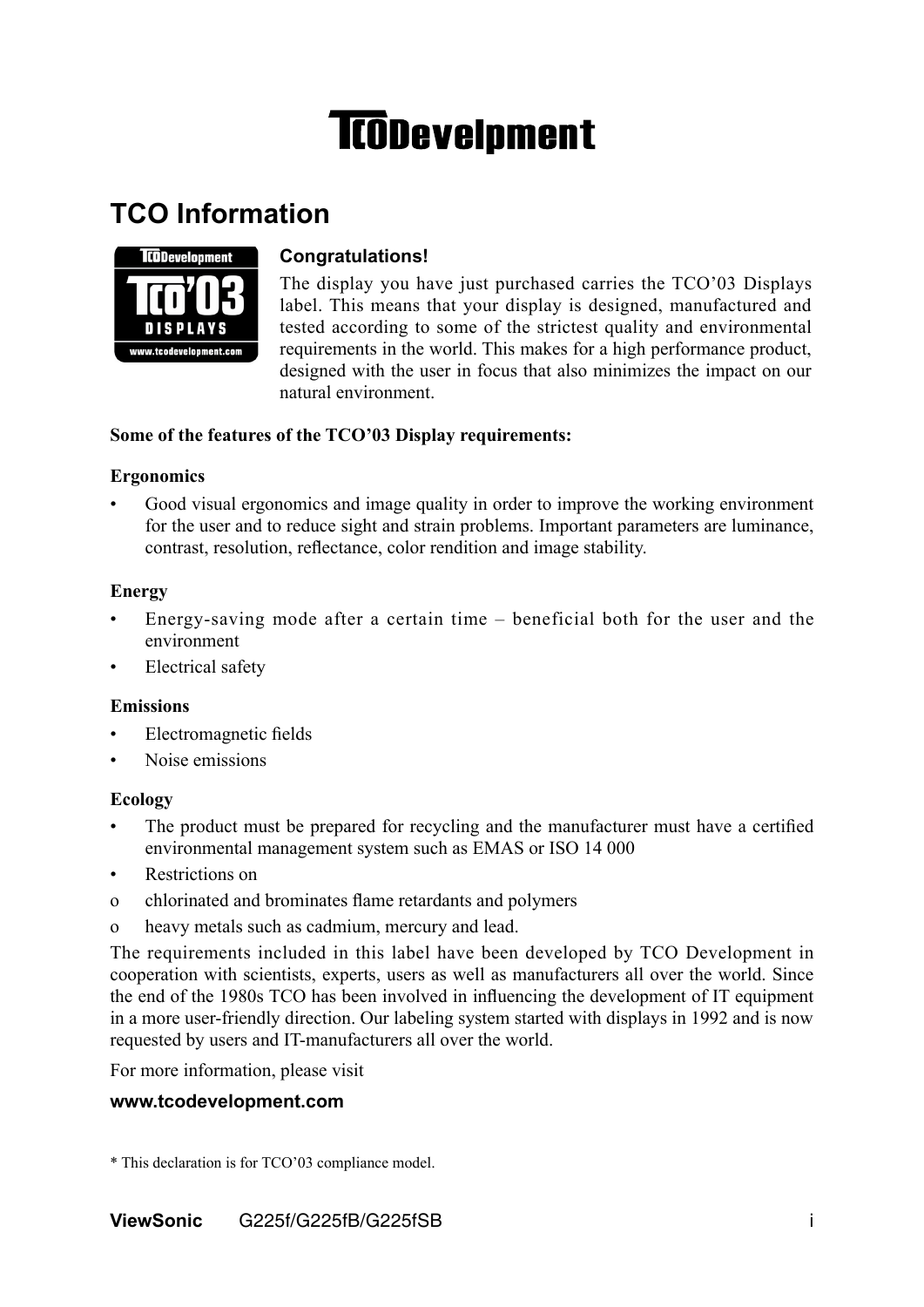## **Compliance Information**

### **For U.S.A.**

This equipment has been tested and found to comply with the limits for a Class B digital device, pursuant to part 15 of the FCC Rules. These limits are designed to provide reasonable protection against harmful interference in a residential installation. This equipment generates, uses, and can radiate radio frequency energy, and if not installed and used in accordance with the instructions, may cause harmful interference to radio communications. However, there is no guarantee that interference will not occur in a particular installation. If this equipment does cause harmful interference to radio or television reception, which can be determined by turning the equipment off and on, the user is encouraged to try to correct the interference by one or more of the following measures:

- Reorient or relocate the receiving antenna.
- Increase the separation between the equipment and receiver.
- Connect the equipment into an outlet on a circuit different from that to which the receiver is connected.
- Consult the dealer or an experienced radio/TV technician for help.

#### **FCC Warning**

To assure continued FCC compliance, the user must use grounded power supply cord and the cables which are included with the equipment or specified. Also, any unauthorized changes or modifications not expressly approved by the party responsible for compliance could void the user's authority to operate this device.

### **For Canada**

This Class B digital apparatus meets all requirements of the Canadian Interference-Causing Equipment Regulations.

Cet appareil numéique de la Classe B repecte toutes les exigences du Règlement sur le matériel brouilleur du Canada.

### **CE Conformity for European Countries**

**CE Conformity**

The device complies with the requirements of the EEC directive 89/336/EEC as CE amended by 92/31/EEC and 93/68/EEC Art.5 with regard to "Electromagnetic compatibility", and 73/23/EEC as amended by 93/68/EEC Art.13 with regard to "Safety.

#### **User Information for all Countries**

Notice: Use the cables which are included with the unit or specified.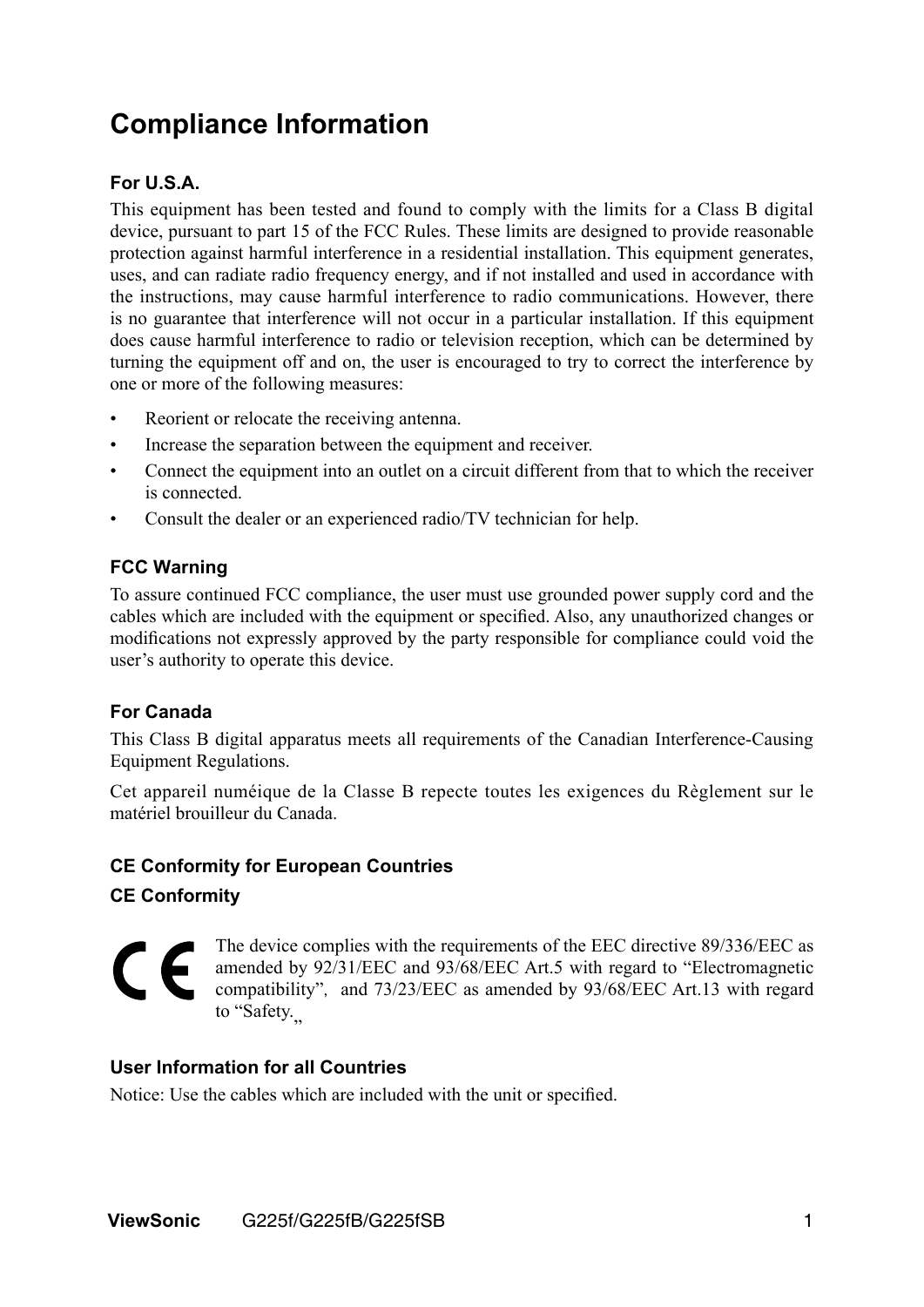## **Important Safety Instructions**

- **1.** Read these instructions completely before using the equipment.
- **2.** Keep these instructions in a safe place.
- **3.** Heed all warnings.
- **4.** Follow all instructions.
- **5.** Do not use this equipment near water.
- **6.** Clean with a soft, dry cloth. If further cleaning is required, see "Cleaning the Display" in this guide for further instructions.
- **7.** Do not block any ventilation openings. Install the equipment in accordance with the manufacturer's instructions.
- **8.** Do not install near any heat sources such as radiators, heat registers, stoves, or other devices (including amplifiers) that produce heat.
- **9.** Do not attempt to circumvent the safety provisions of the polarized or grounding-type plug. A polarized plug has two blades with one wider than the other. A grounding type plug has two blades and a third grounding prong. The wide blade and the third prong are provided for your safety. If the plug does not fit into your outlet, consult an electrician for replacement of the outlet.
- **10.** Protect the power cord from being tread upon or pinched, particularly at the plug, and the point where if emerges from the equipment. Be sure that the power outlet is located near the equipment so that it is easily accessible.
- **11.** Only use attachments/accessories specified by the manufacturer.
- **12.** Use only with the cart, stand, tripod, bracket, or table specified by the manufacturer, or sold with the equipment. When a cart is used, use caution when moving the cart/ equipment combination to avoid injury from tipping over.
- **13.** Unplug this equipment when it will be unused for long periods of time.
- **14.** Refer all servicing to qualified service personnel. Service is required when the unit has been damaged in any way, such as: if the power-supply cord or plug is damaged, if liquid is spilled onto or objects fall into the unit, if the unit is exposed to rain or moisture, or if the unit does not operate normally or has been dropped.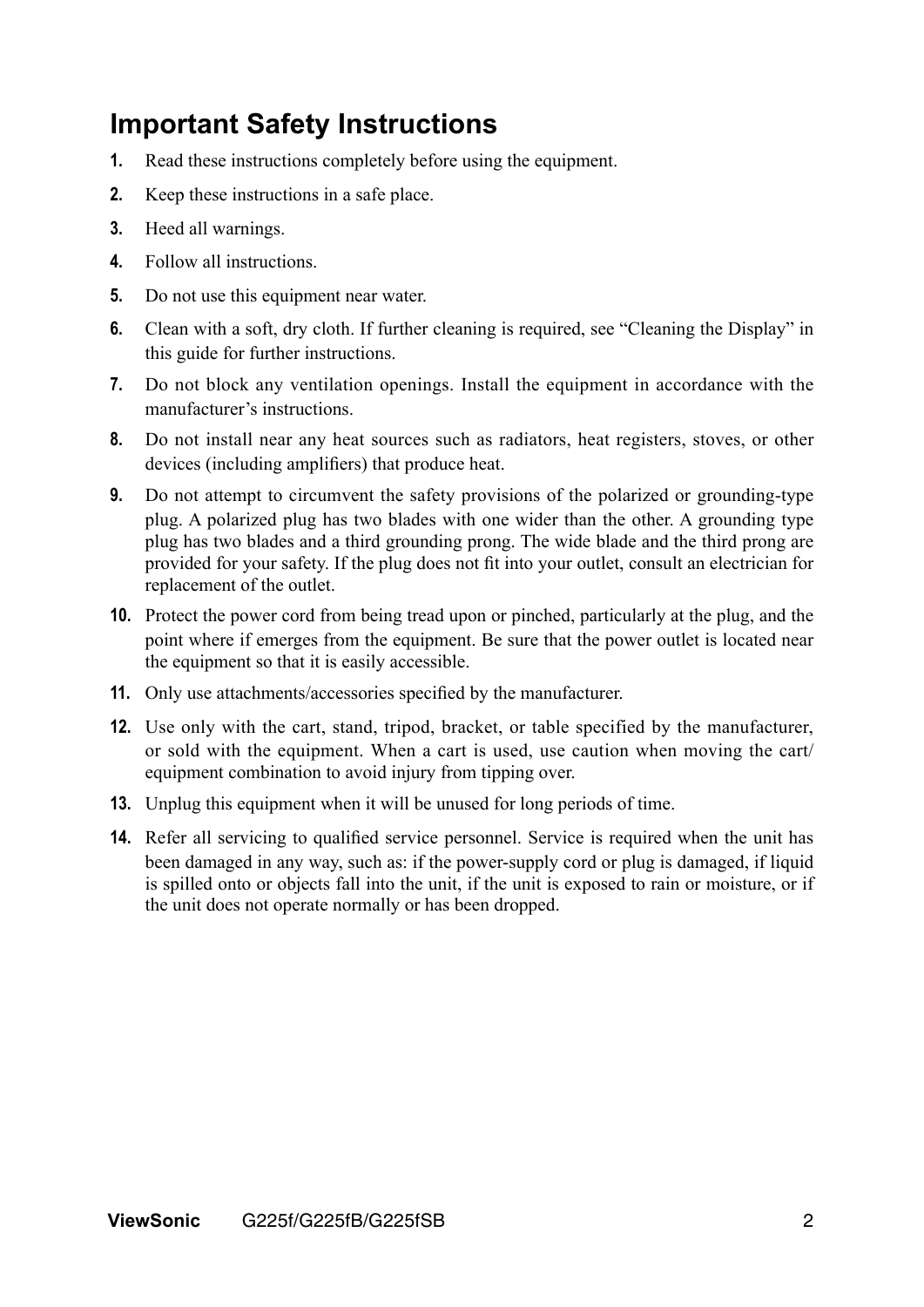# **Copyright Information**

Copyright © ViewSonic® Corporation, 2005. All rights reserved.

Macintosh and Power Macintosh are registered trademarks of Apple Computer, Inc.

Microsoft, Windows, Windows NT, and the Windows logo are registered trademarks of Microsoft Corporation in the United States and other countries.

ViewSonic® , the three birds logo, OnView, ViewMatch, and ViewMeter are registered trademarks of ViewSonic Corporation.

VESA is a registered trademark of the Video Electronics Standards Association. DPMS and DDC are trademarks of VESA.

ENERGY STAR® is a registered trademark of the U.S. Environmental Protection Agency (EPA).

Disclaimer:ViewSonic Corporation shall not be liable for technical or editorial errors or omissions contained herein; nor for incidental or consequential damages resulting from furnishing this material, or the performance or use of this product.

In the interest of continuing product improvement, ViewSonic Corporation reserves the right to change product specifications without notice. Information in this document may change without notice.

No part of this document may be copied, reproduced, or transmitted by any means, for any purpose without prior written permission from ViewSonic Corporation.

## **Product Registration**

To meet your future needs, and to receive any additional product information as it becomes available, please register your product on the Internet at: www.viewsonic.com. The ViewSonic® Wizard CD-ROM also provides an opportunity for you to print the registration form, which you may mail or fax to ViewSonic® .

|                         | <b>For Your Records</b>                        |
|-------------------------|------------------------------------------------|
| <b>Product Name:</b>    | G225f/G225fB/G225fSB                           |
|                         | <b>ViewSonic 21" CRT Monitor</b>               |
| <b>Model Number:</b>    | <b>VS11135</b>                                 |
| <b>Document Number:</b> | G225f/G225fB/G225fSB-1 UG ENG Rev. 1B 11-17-05 |
| <b>Serial Number:</b>   |                                                |
| <b>Purchase Date:</b>   |                                                |

### **Product disposal at end of product life**

ViewSonic is concerned about the preservation of our environment. Please dispose of this product properly at the end of its useful life. For TCO'03 recycling information, please refer to our website:

- **1.** USA: www.viewsonic.com/pdf/recyclePlus.pdf
- **2.** Europe: www.viewsoniceurope.com
- **3.** Taiwan: recycle.epa.gov.tw.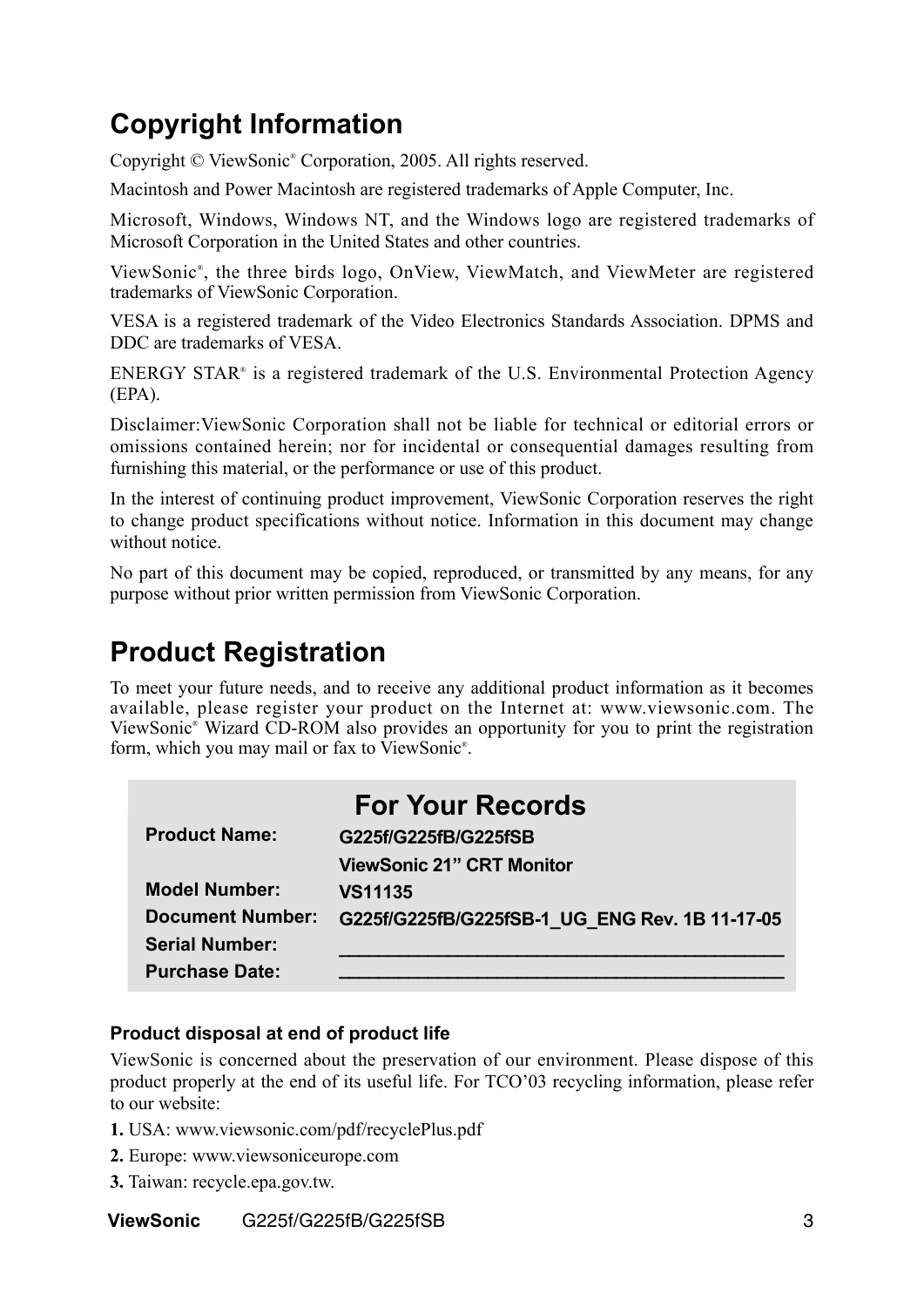# **Getting Started**

Congratulations on your purchase of a ViewSonic® color monitor.

**Important!** Save the original box and all packing material for future shipping needs.

**Note:** The word "Windows" in this user guide refers to the following Microsoft operating systems: Windows 95, Windows NT, Windows 98, Windows 2000, Windows ME (Millennium), and Windows XP.

# **Package Contents**

Your package includes:

- Color monitor
- DB-15 video cable
- Power cord
- ViewSonic® CD-ROM Wizard
- Quick Start Guide

**Note** : The CD includes the User Guide PDF files and INF/ICM display optimization files. The INF file ensures compatibility with Windows operating systems, and the ICM file (Image Color Matching) ensures accurate on-screen colors. ViewSonic® recommends that you install both files.

## **Precautions**

|           | For best viewing conditions sit at least<br>18" from the monitor.<br>Avoid touching the screen with your<br>fingers. Oils from the skin are difficult | Place your monitor in a well ventilated<br>area. Do not place anything on the<br>monitor that prevents adequate<br>dissipation of heat. |  |
|-----------|-------------------------------------------------------------------------------------------------------------------------------------------------------|-----------------------------------------------------------------------------------------------------------------------------------------|--|
| $\bullet$ | to remove.<br>Never remove the rear cover. The                                                                                                        | Ensure the area around the monitor is<br>clean and free of moisture.                                                                    |  |
|           | monitor contains high voltage parts. You<br>may suffer serious injury if you touch<br>these parts.                                                    | Keep the monitor away from magnets,<br>motors, transformers, speakers, and<br>televisions.                                              |  |
|           | Avoid exposing the monitor to direct<br>sunlight or another heat source,                                                                              | Do not place heavy objects on the<br>monitor, video cable, or power cord.                                                               |  |
|           | including an open flame. The monitor<br>should be facing away from direct<br>sunlight to reduce glare.                                                | If smoke, on abnormal noise, or a<br>strange odor is present, immediately<br>switch the monitor off and call your                       |  |
|           | Always handle your monitor with care<br>when moving it.                                                                                               | dealer or ViewSonic <sup>®</sup> . It is dangerous to<br>continue using the monitor.                                                    |  |
|           |                                                                                                                                                       |                                                                                                                                         |  |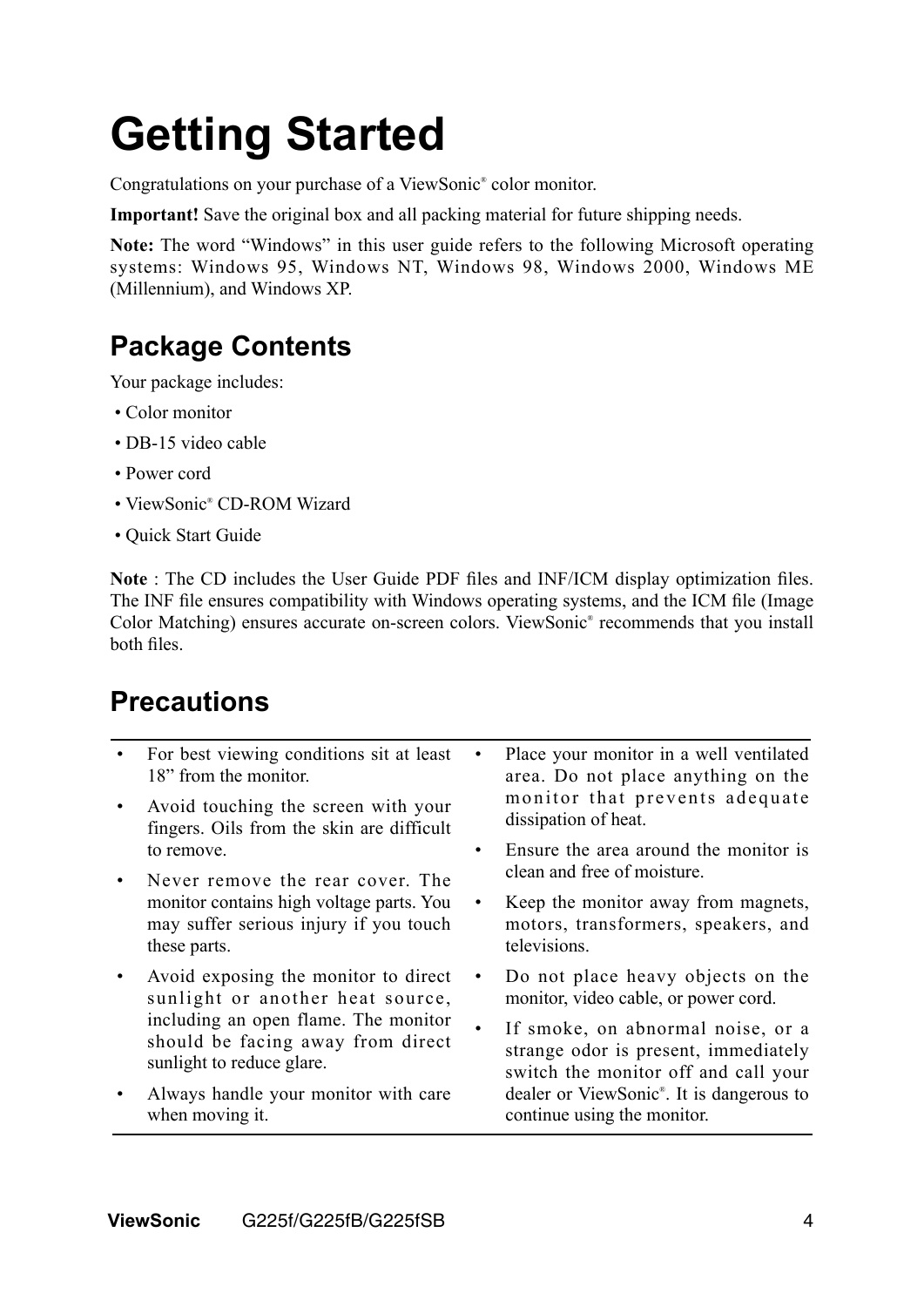## **Quick Installation**

#### **1. Connect power cord**

Connect the power cord to a properly grounded AC outlet.

#### **2. Connect video cable**

- Make sure both the monitor and computer are turned OFF.
- Connect the video cable to the computer.

Macintosh<sup>®</sup> users: Models older than G3 require a Macintosh adapter. Attach the adapter to the computer and plug the video cable into the adapter.

To order a ViewSonic<sup>®</sup> Macintosh adapter, contact ViewSonic. See "Customer Support" on page 13.

#### **3. Turn ON monitor and computer**

Turn ON the monitor, then turn ON the computer. This sequence (monitor before computer) is very important.

 **Note:** At this point Windows users may receive a message asking them to install the INF file.

#### **4. Install Display Optimization files (INF and ICM files)**

Insert the ViewSonic<sup>®</sup> Wizard CD-ROM into your computer's CD-ROM drive.

 **Note:** If your computer does not have a

CD-ROMdrive, see "Customer Support" on page 13.

Wait for the CD-ROM to auto-start.

 **Note:** If the CD-ROM does not autostart:

double-click on the CD-ROM icon in Windows Explorer, then double-click on **viewsonic.exe**.

Follow the on-screen instructions.

## **5. Windows users: Set the Timing Mode (resolution and refresh rate)**

Example: 1600 x 1200 @ 85Hz.

For instructions on changing the resolution and refresh rate, see the graphic card's user guide.

#### **Installation is complete. Enjoy your new ViewSonic**®  **color monitor.**

To be best prepared for any future customer service needs: print this user guide and write the serial number in "For Your Records" on page 3.(See back of monitor.)

To register your product go online to  **www.viewsonic.com.**

The ViewSonic® Wizard CD-ROM also provides an opportunity for you to print the registration form which you may mail or fax to ViewSonic® .

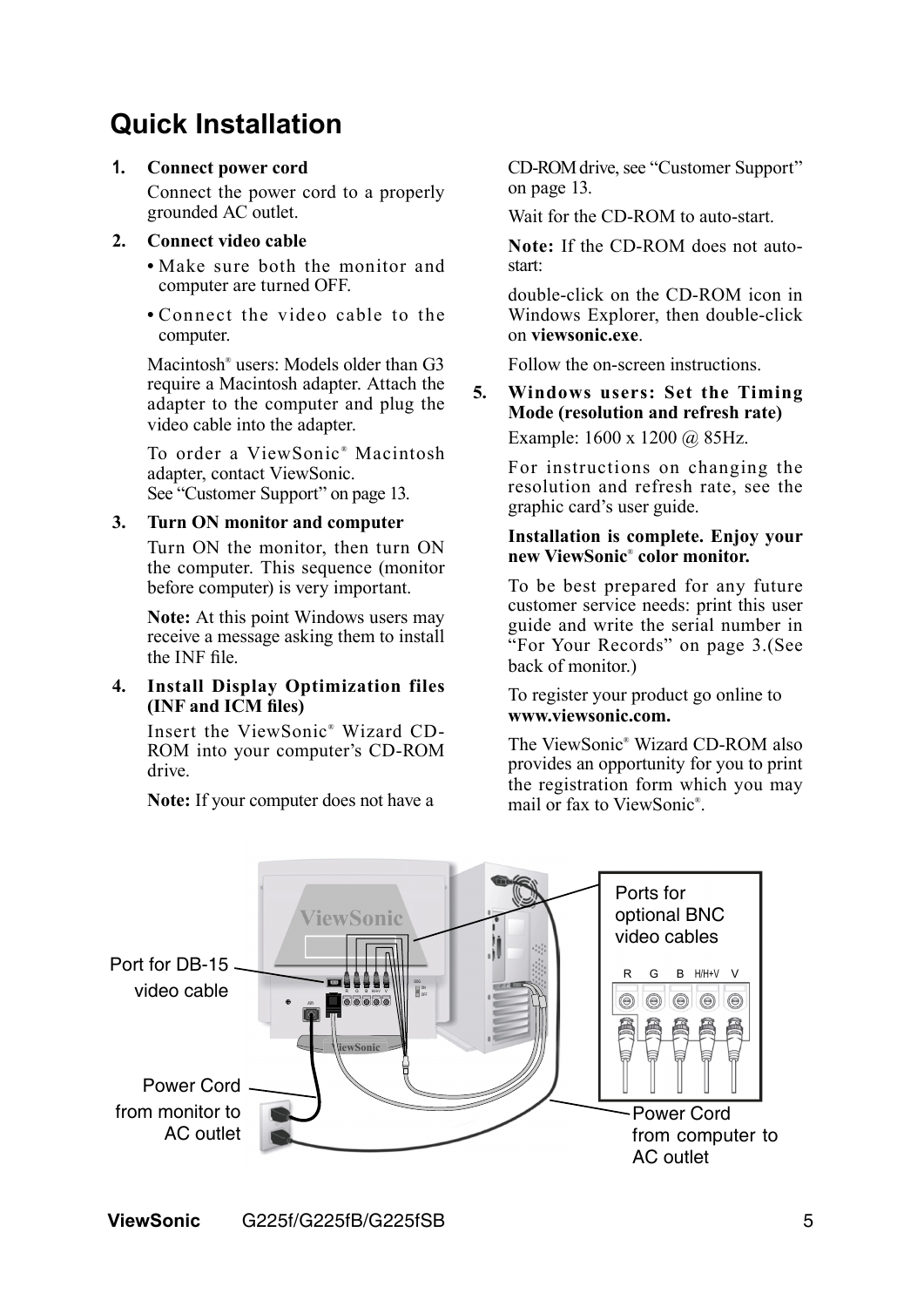# **Using the Monitor**

# **Setting the Timing Mode**

Setting the timing mode is important for maximizing the quality of the screen image and minimizing eye strain. The **timing mode** consists of the **resolution** (example 1024 x 768) and **refresh rate** (or vertical frequency; example 85 Hz). After setting the timing mode, use the OSD (On Screen Display) controls to adjust the screen image.

For the best picture quality set your monitor timing mode to:

### **VESA 1600 x 1200 @ 85 Hz.**

### **To set the Timing Mode:**

- **1. Set the resolution:** Right-click on the Windows desktop > Properties > Settings > set the resolution.
- **2. Set the refresh rate:** See your graphic card's user guide for instructions.

**Note**: The refresh rate should already be set if you have done the CD installation (or refer to your graphics card documentation).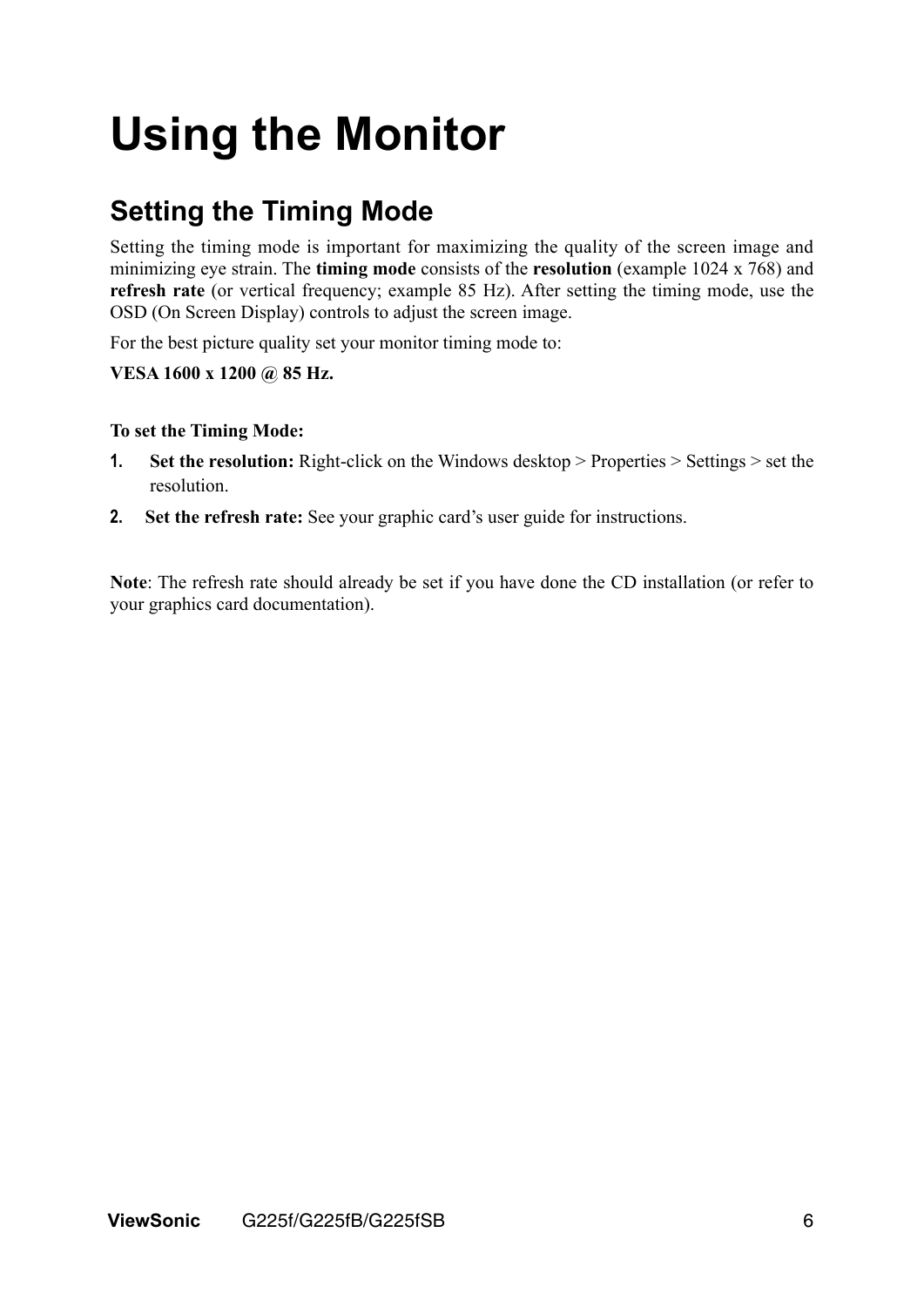## **Adjusting the Screen Image**

Use the buttons on the front control panel to display and adjust the OSD controls. The OSD controls are explained at the top of the next page and are defined in "Main Menu Controls" on page 9.



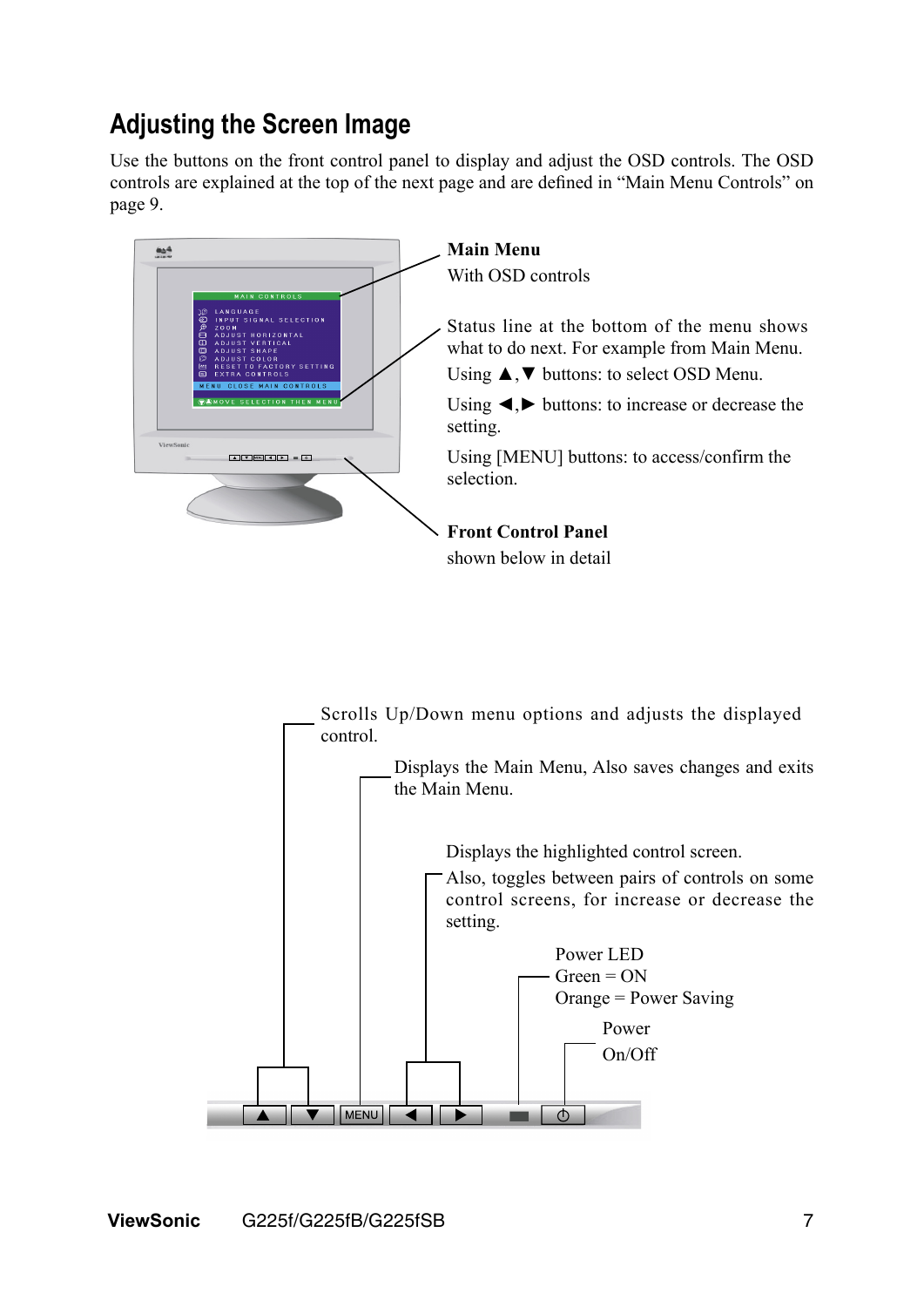## **OSD Tree Description**

Below is an over all view of the structure of the On-Screen Display. You can use this as reference when you want to later on work your way around the different adjustments.

- 1. Using ▲,▼ buttons: to select OSD Menu.
- 2. Using ◄,► buttons: to increase or decrease the setting.
- 3. Using [MENU] buttons: to access/confirm the selection.

| <b>First Level</b>            | Second Level                                                                                                         | Third Level                                                                                                                                                                    |
|-------------------------------|----------------------------------------------------------------------------------------------------------------------|--------------------------------------------------------------------------------------------------------------------------------------------------------------------------------|
| Language —                    | - English<br>- Spanish<br>- French<br>- German<br>· Italian<br>- Portugues<br>Simplified Chinese                     |                                                                                                                                                                                |
| Input Signal Selection -      | $\Gamma$ Input A<br>Input B                                                                                          |                                                                                                                                                                                |
| Zoom                          |                                                                                                                      |                                                                                                                                                                                |
| Adjust Horiziontal __________ | $\Gamma$ Position<br>Size                                                                                            |                                                                                                                                                                                |
| Adjust vertical ——————        | $\Gamma$ Position                                                                                                    |                                                                                                                                                                                |
| Adjust Shape                  | $-$ Adjust side curve $-$                                                                                            | $\Gamma$ Pincushion<br>$\mathsf{L}_{\text{Balance}}$                                                                                                                           |
|                               | Adjust side Angles<br>Adjust side Angles<br>Trapezoid<br>Parallelogram<br>Rotate image<br>Rotate<br>Rotate<br>Rotate |                                                                                                                                                                                |
| Adjust color -                | 9300K<br>$-6500K$<br>$-5500K$<br><b>SRGB</b><br>Smart Mode<br>Professional Mode                                      |                                                                                                                                                                                |
| Reset to Factory Settings -   | NO<br><b>YES</b>                                                                                                     |                                                                                                                                                                                |
| Extra Controls —              | Adjust moire<br>Degauss                                                                                              | - Horizontal<br>Vertical                                                                                                                                                       |
|                               | Adjust purity -<br>Auto calibrate ———————<br><b>OSD Position</b>                                                     | $\mathsf{\mathsf{L}}$ Vertical<br>$\overline{\phantom{a}}$ Horizontal<br>L Vertical<br>$-$ Off<br>$\mathsf{L}_{\text{Auto}}$<br>- Horizontal<br>$\mathsf{L}_{\text{Vertical}}$ |
| Close Main Controls           |                                                                                                                      |                                                                                                                                                                                |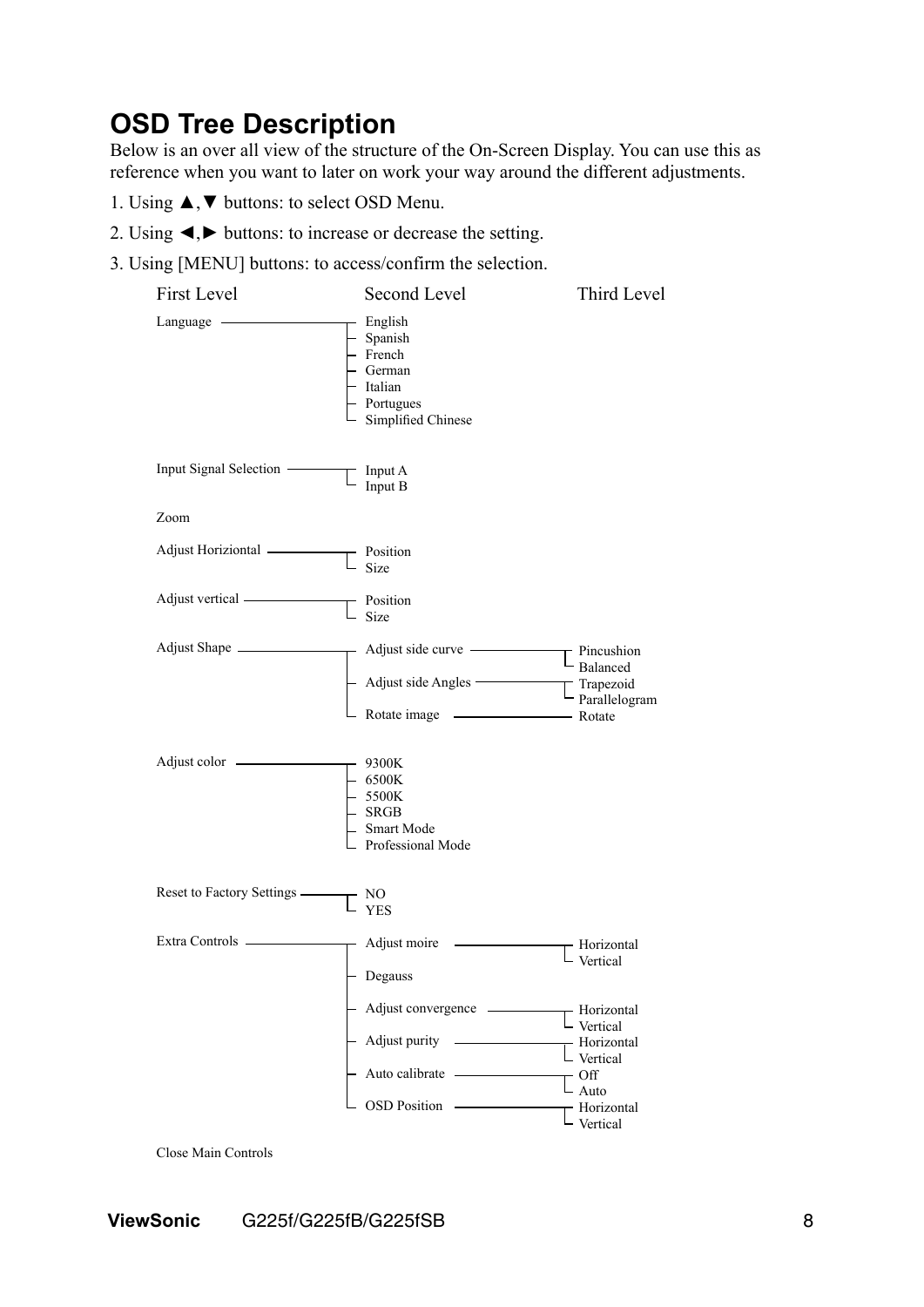## **OSD Lock Settings**

You have the option of using the On Screen Display (OSD) locking feature, OSD LOCK, to prevent unwanted changes to the current image settings.

- **OSD Lock:** Press and hold the [MENU] button on the face of the monitor for 15 seconds. The message "OSD LOCK" will then display briefly, indicating that the OSD image settings are now locked.
- **OSD Unlock:** Press and hold the [MENU] button again for 15 seconds. The message "OSD UNLOCK" will then display briefly, indicating that the OSD image settings are now unlocked.

#### **Do the following to adjust the display settings:**

**1.** To display the Main Menu, press button [MENU].



**2.** To select a setting to be adjusted, press the [UP] or [down] arrow buttons on the front control panel of your monitor and scroll through the choices. When the desired control is highlighted, press button [MENU].

 **Note**: Some controls on the Main Menu are listed in pairs, such as Adjust Side Curve[Pincushion/Balance]. Display control screen (sample shown in step 3 below). Press button [Left] or [right] to toggle to the next control in the pair.

**3.** To adjust the setting, such as Pincushion/Balance in the sample below, press the [Left] or [right] buttons to increase or decrease the setting.



**4.** To save the adjustment and exit the menu press button [MENU] for sure.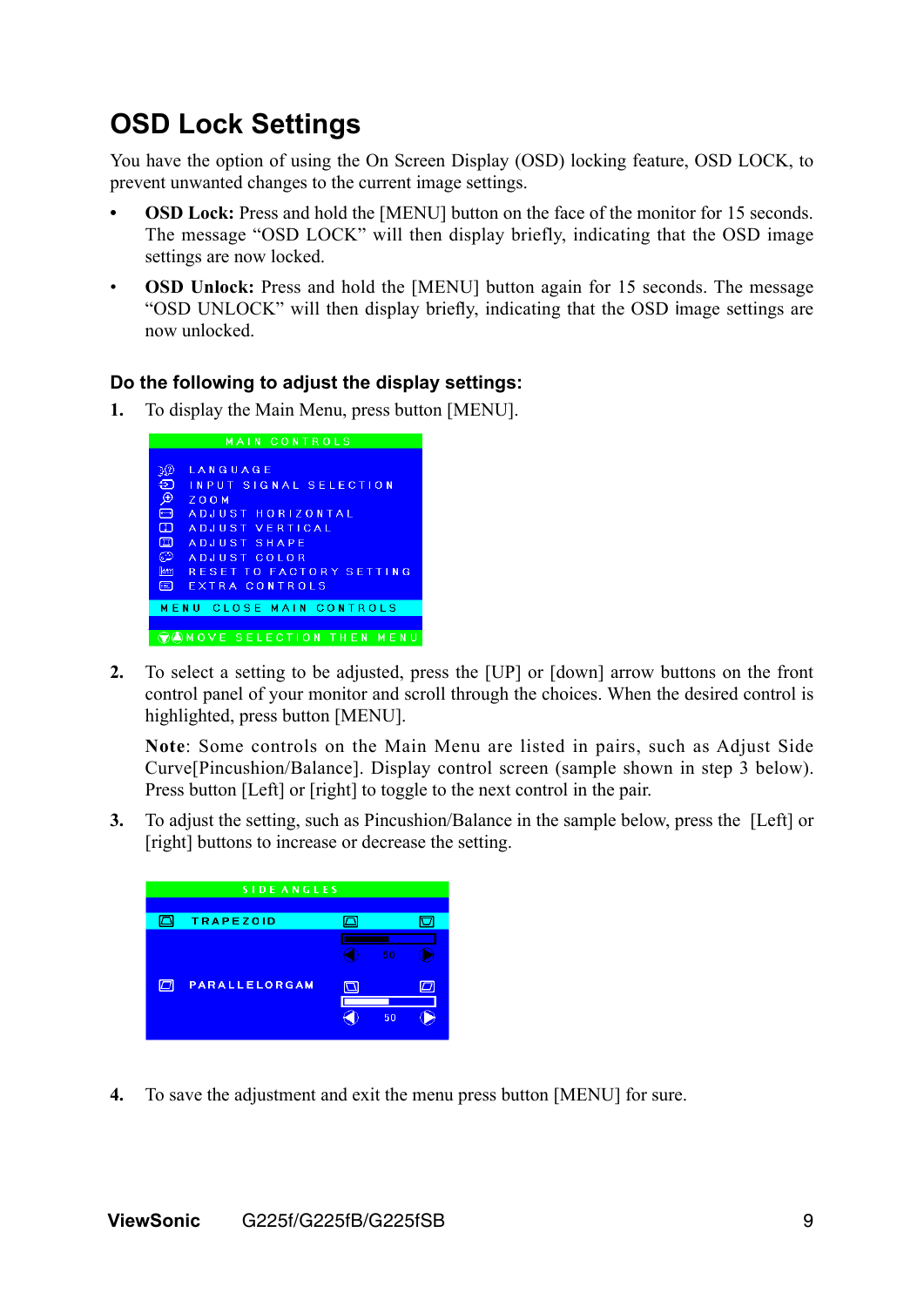## **Main Menu Controls**

Adjust the menu items shown below by using the up and down buttons.

### **Explanation**

**Contrast** adjusts the difference between the image background (black level) and the foreground (white level).

**\_\_\_\_\_\_\_\_\_\_\_\_\_\_\_\_\_\_\_\_\_\_\_\_\_\_\_\_\_\_\_\_\_\_\_\_\_\_\_\_\_\_\_\_\_\_\_\_\_\_\_\_\_\_\_\_\_\_\_\_\_\_\_\_\_\_\_**

**Brightness** adjusts the background black level of the screen image.

**Zoom** expands and contracts the entire screen image.

**Horizontal Position** moves the screen image left or right.

**Horizontal Size** adjusts the width of the screen image.

**Vertical Position** moves the screen image up or down.

**Vertical Size** adjusts the height of the screen image.

**Sharpness** adjusts images to more sharpness level.

**Pincushion** curves the vertical sides of the screen image.

**Balance** curves the vertical edges of the screen image to the left or right.

**Trapezoid** adjusts the top and bottom of the screen image until they have equal length.

**Panallelogram** slants the vertical edges of the screen image until they are vertical.

**OSD Position** allows you to move the on-screen display menus and control screens.

**Rotate Image** rotates the entire screen image.

**Auto Calibrate** displays the frequencies (horizontal and vertical) coming from the graphics card of the computer.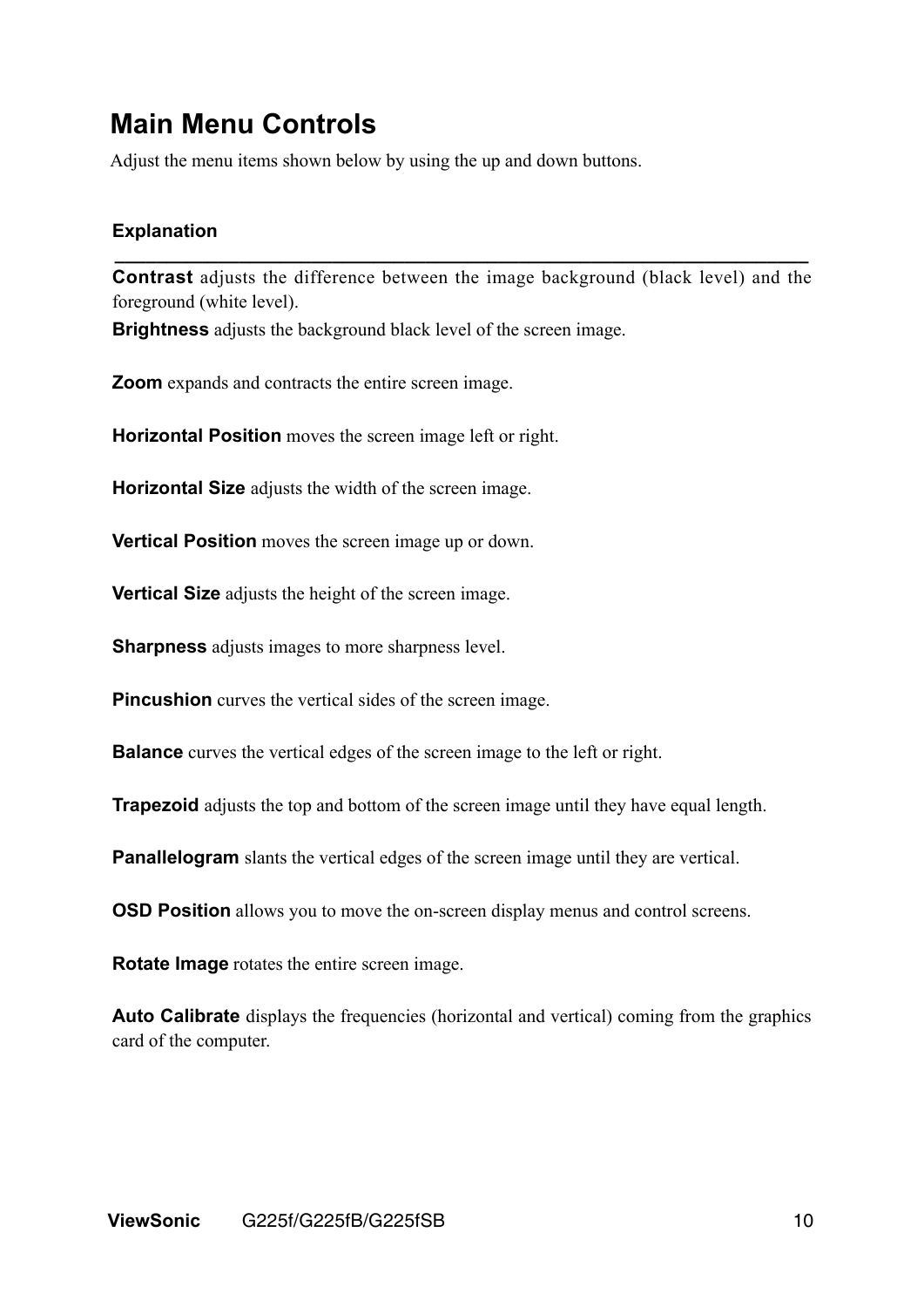#### **Explanation**

**Degauss** removes the build-up of magnetic fields that can cause irregular colors to appear around the edges of screen images. There are two ways to degauss the display:

**\_\_\_\_\_\_\_\_\_\_\_\_\_\_\_\_\_\_\_\_\_\_\_\_\_\_\_\_\_\_\_\_\_\_\_\_\_\_\_\_\_\_\_\_\_\_\_\_\_\_\_\_\_\_\_\_\_\_\_\_\_\_\_\_\_\_\_**

automatically by turning the monitor on, or manually by selecting the Degauss control from the menu. With Degauss selected from the menu, press button [MENU] to degauss the monitor manually.

**Important:** Do not degauss repeatedly. Doing so can be harmful to the display. Wait at least 20 minutes before selecting this control again.

**ViewMatch® Color** provides several color options: several preset color temperatures and User Color which allows you to adjust red **(R)**, green **(G)**, and blue **(B)**. The factory setting for this product is 9300K (9300° Kelvin).

- **9300K —** Adds blue to the screen image for cooler white (used in most office settings with fluorescent lighting).
- **6500K —** Adds red to the screen image for warmer white and richer red.
- **5500K —** Adds blue and green to the screen image for a darker color.
- **SRGB—** Individual adjustments for red, green, and blue.

**Smart mode** In dividual color adjustments.

**Profession Mode** Individual color adjustments by professional users.

**Language** allows you to choose language in the menus and control screens.

**Moire/Convergence/Purity** reduces interference patterns that appear as ripples, waves, or unwanted background color textures. Interference patterns of this type are most noticeable when viewing images having closely spaced lines or finely detailed patterns.

**Reset to Factory Settings** returns adjustments to the original factory settings if the display is operating in a factory preset timing mode listed in this user guide.

**Exception:** This control does not affect changes made with the **User Color** control.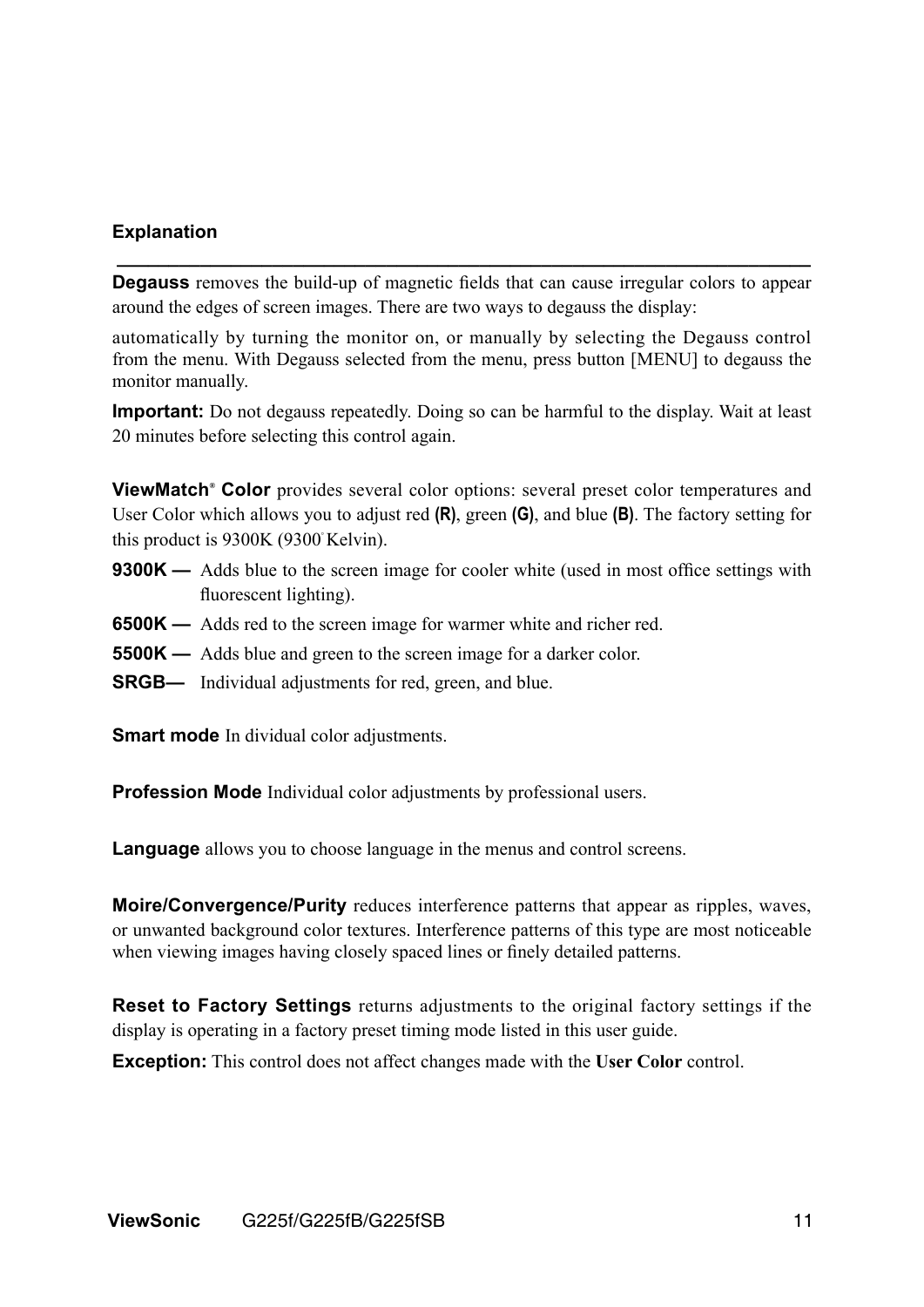# **Other Information**

## **Specifications**

| <b>CRT</b>                                                     | <b>Type</b><br>Dot Pitch                                                                                                                                                                                                                                                   | 21" (20" viewable diagonal area). 90° deflection, 29.1 mm Neck<br>0.20 mm horizontal, 0.14 mm vertical, and 0.25 mm diagonal dot<br>pitch |  |
|----------------------------------------------------------------|----------------------------------------------------------------------------------------------------------------------------------------------------------------------------------------------------------------------------------------------------------------------------|-------------------------------------------------------------------------------------------------------------------------------------------|--|
|                                                                | Phosphor<br>Glass suface                                                                                                                                                                                                                                                   | RGB, P 22 medium short persistence<br>TM~54.5%, anti-glare, anti-reflection and anti-static                                               |  |
| <b>Input Signal</b>                                            | Video                                                                                                                                                                                                                                                                      | RGB Analog (0.7/1.0 Vp-p, 75 Ohms)                                                                                                        |  |
|                                                                | Sync                                                                                                                                                                                                                                                                       | $f_H$ :30-130 kHz, $f_V$ :50-160 Hz                                                                                                       |  |
|                                                                |                                                                                                                                                                                                                                                                            | H/V Separated (TTL), Composite, Sync on Green (SOG).                                                                                      |  |
| Compatibility                                                  | <b>PC</b><br>Macintosh <sup>1</sup>                                                                                                                                                                                                                                        | VGA up to 2048 x 1536                                                                                                                     |  |
| <b>Resolution</b>                                              | Recommended and<br>720 x 400 @ 70 Hz<br>640 x 480 @ 60 Hz<br>supported<br>800 x 600 @ 85 Hz<br>1024 x 768 @ 75 Hz<br>1280 x 1024 @ 75, 85Hz<br>1600x 1200 @ 75, 85 Hz<br>1792 x 1344 @ 75 Hz<br>1920 x 1440 @ 75 Hz<br>832 x 624 @ 75 Hz (Mac)<br>1152 x 870 @ 75 Hz (Mac) |                                                                                                                                           |  |
| <b>Power</b>                                                   | Voltage                                                                                                                                                                                                                                                                    | 100-240 V~<br>60-50 Hz                                                                                                                    |  |
| <b>Display Area</b>                                            | Default<br>Full scan                                                                                                                                                                                                                                                       | 392 mm(H) x 294 mm(V)<br>410 mm(H) x 300 mm(V)                                                                                            |  |
| <b>Operating</b><br><b>Conditions</b>                          | Temperature<br>Humidity<br>Altitude                                                                                                                                                                                                                                        | 32° F to 95° F (0° C to 35° C)<br>5% to 95% (non-condensing)<br>To 10,000 feet                                                            |  |
| <b>Storage</b><br>Conditions                                   | Temperature<br>Humidity<br>Altitude                                                                                                                                                                                                                                        | $-40^{\circ}$ F to 140 $^{\circ}$ F (-40 $^{\circ}$ C to 60 $^{\circ}$ C)<br>5% to 95% (non-condensing)<br>To 40,000 feet                 |  |
| <b>Dimensions</b>                                              | Physical<br>(monitor)                                                                                                                                                                                                                                                      | 501 mm (W) x 503 mm (H) x 477 mm (D)<br>19.7" (W) x 19.8" (H) x 18.8" (D)                                                                 |  |
| Weight                                                         | Net                                                                                                                                                                                                                                                                        | 26.4 kg / 58.2 lb (monitor only)                                                                                                          |  |
| <b>Regulations</b>                                             |                                                                                                                                                                                                                                                                            | UL/cUL, DHHS, FCC-B, CE, CB,<br>ICES-003, TUV/GS, BSMI, CCC, Argentina-TUV/S,<br>TUV/Ergo, GOST-R, PSB, NOM, C-Tick,<br>TCO'03, RoHS      |  |
| <b>Power Consumption</b><br>On<br><b>Modes</b><br>Sleep<br>Off |                                                                                                                                                                                                                                                                            | $\epsilon$ = 125 W (Typical)<br>$\epsilon$ = 4 W (Orange LED)<br>$\leq$ = 2 W                                                             |  |

**1** . Macintosh models prior to G3 require a Macintosh adapter. To order a ViewSonic® Macintosh adapter, contact Customer Support. You will need to provide the product serial number.

**Note:** This product was designed for operation in the magnetic fields of the hemisphere where it was purchased.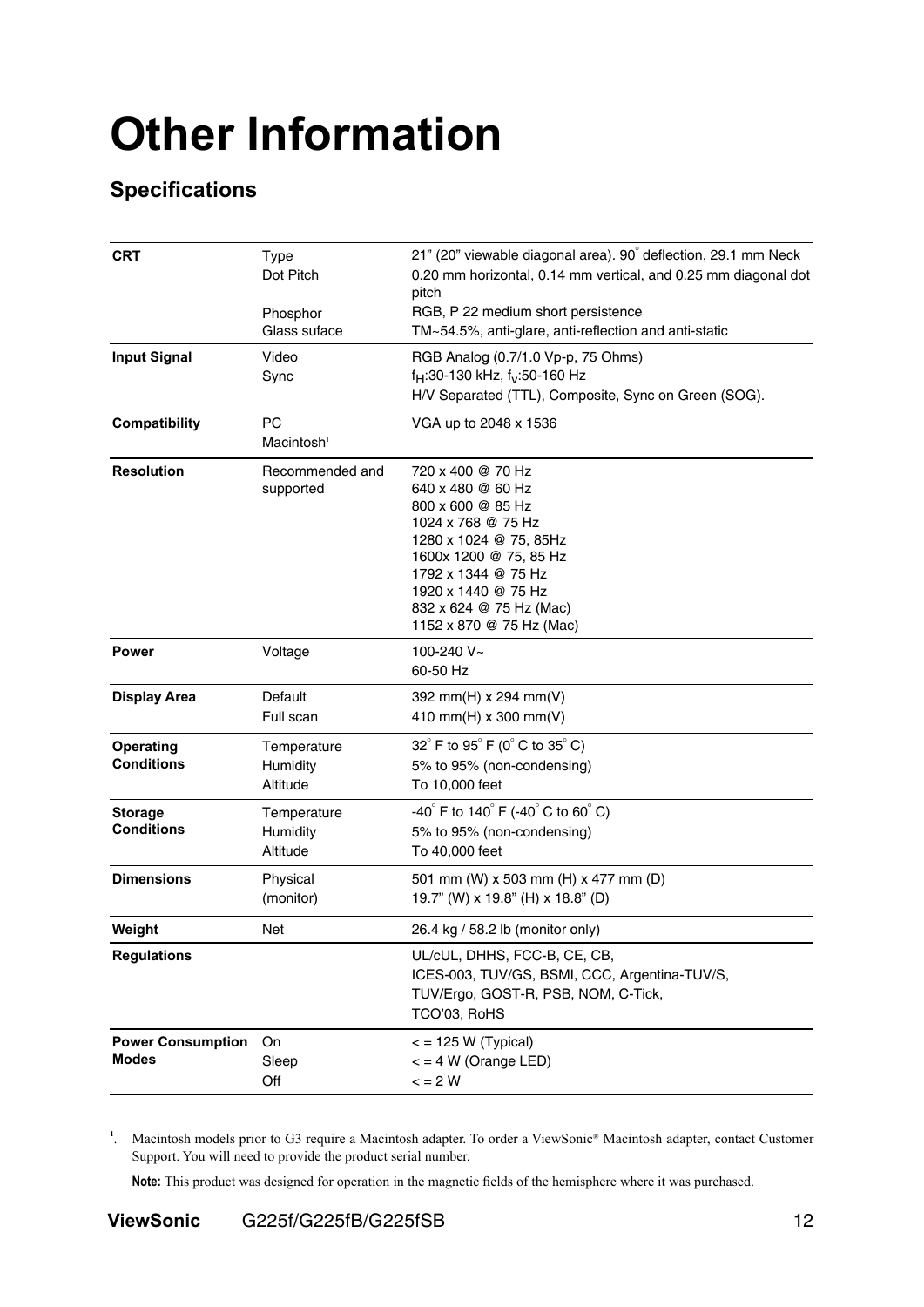# **Troubleshooting**

### **No power**

- Make sure power button (or switch) is ON.
- Make sure A/C power cord is securely connected to the back of the monitor and to a power outlet.
- Plug another electrical device (like a radio) into the power outlet to verify that the outlet is supplying proper voltage.

### **Power is ON but no screen image**

- Make sure the video cable supplied with the monitor is tightly secured to the video output port on the back of the computer. If the other end of the video cable is not attached permanently to the monitor, tightly secure it to the monitor.
- Adjust brightness and contrast.
- Verify whether an adapter is required for proper signal continuity between graphics card and monitor.

### **Flickering**

- Not enough power supplied. Connect the monitor to a different outlet. If using a surge protector, reduce the number of devices plugged in.
- Check the ViewMeter from the main menu to verify the refresh rate (vertical frequency) is 75 Hz or higher. See "Specifications" on page 11.
- Remove any devices from the area around the monitor that emit magnetic fields such as radios, surge protectors, unshielded speakers, fluorescent lights, AC power converters, desk fans, etc.
- Make sure the graphics card in your computer can use non-interlaced mode at the desired frequencies. To enable your graphics card to support higher refresh rates, try selecting fewer colors or running lower resolutions.

### **Wrong or abnormal colors**

- If any colors (red, green, or blue) are missing, check the video cable to make sure it is securely connected. Loose or broken pins in the cable connector could cause an improper connection.
- Connect the monitor to another computer.
- Select Degauss from the Main Menu. Do this only once.
- If you have an older graphics card, contact ViewSonic® Customer Support.

### **Entire screen image rolls vertically**

- Make sure video input signals are within the monitor's specified frequency range.
- Try the monitor with another power source, graphics card, or computer system.
- Connect the video cable securely.

### **Control buttons do not work**

Press only one button at a time.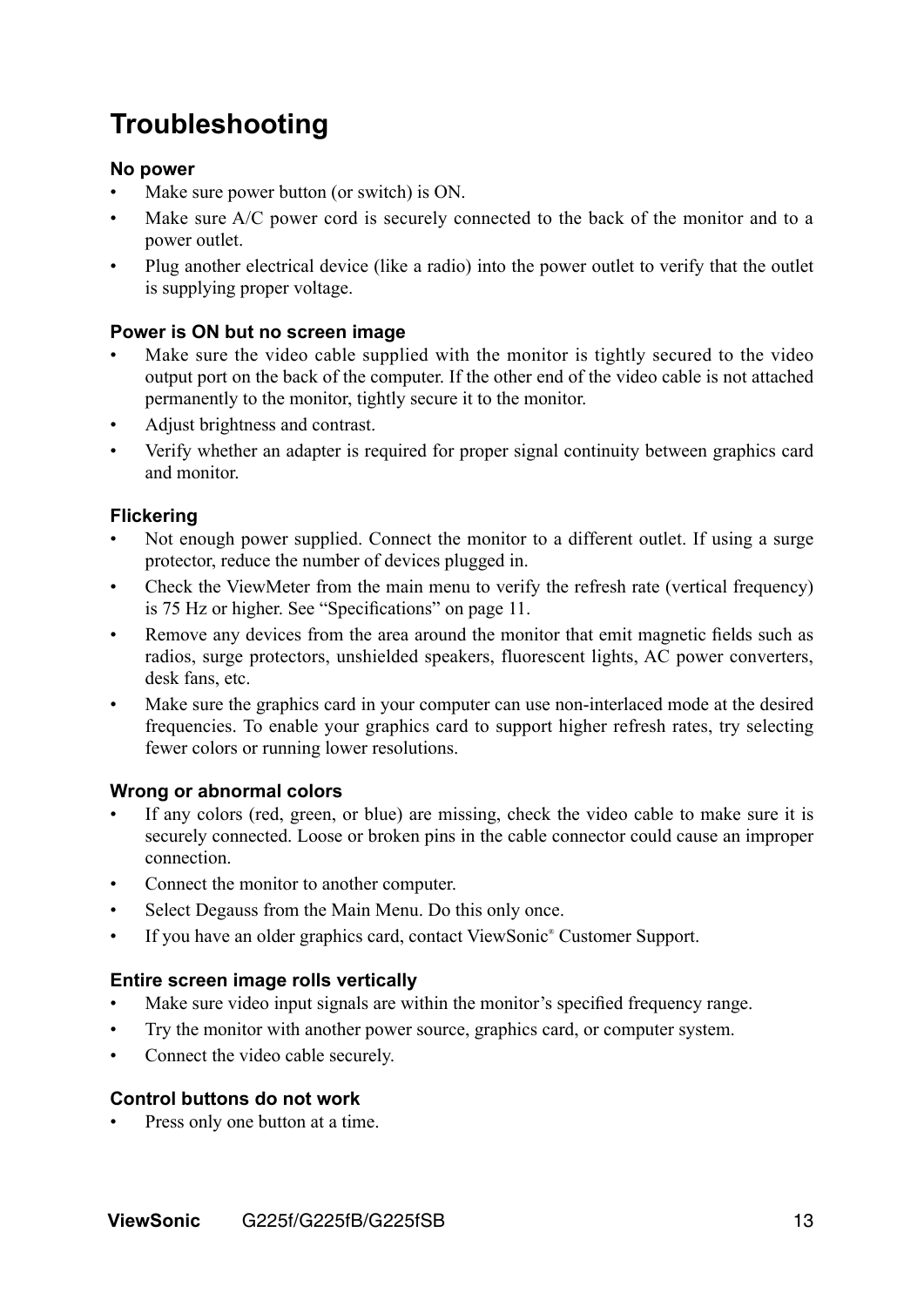# **Cusomer Support**

For technical support or product service, see the table below or contact your reseller.

**Note:** You will need the product serial number.

| Country/<br><b>Region</b>                                     | <b>Web Site</b>               | T=Telephone<br>$F = Fax$                           | E-mail                         |
|---------------------------------------------------------------|-------------------------------|----------------------------------------------------|--------------------------------|
| <b>United States</b>                                          | www.viewsonic.com/support/    | T: 800 688 6688<br>F: 909 468 1202                 | service.us@viewsonic.com       |
| Canada                                                        | www.viewsonic.com/support/    | $T = (866)$ 463 4775<br>$F = (909)$ 468 1202       | service.ca@viewsonic.com       |
| United Kingdom                                                | www.viewsoniceurope.com/uk    | T= 0207 949 0307<br>$F = +44(0)$ 1293 643 910      | service.eu@viewsoniceurope.com |
| Europe, Middle East,<br>Baltic countries, and<br>North Africa | www.viewsoniceurope.com       | Contact your reseller                              | service.eu@viewsoniceurope.com |
| Australia and New<br>Zealand                                  | www.viewsonic.com.au/support/ | AUS= 1800 880 818<br>NZ= 0800 008 822              | service@au.viewsonic.com       |
| Singapore/<br>Malaysia/Thailand                               | www.viewsonic.com.sg/support/ | $T = +6562734018$<br>$F = +6562731566$             | service@sg.viewsonic.com       |
| South Africa/<br>Other countries                              | www.viewsonic.com             | $T = +886(2)$ 2246 3456<br>$F = +886(2) 8242 3668$ | service@sd.viewsonic.com       |
| Hong Kong                                                     | www.hk.viewsonic.com/support/ | $T = +85231022900$<br>$F = +85222686778$           | service@hk.viewsonic.com       |
| Macau                                                         | www.hk.viewsonic.com/support/ | $T = +853700303$                                   | service@hk.viewsonic.com       |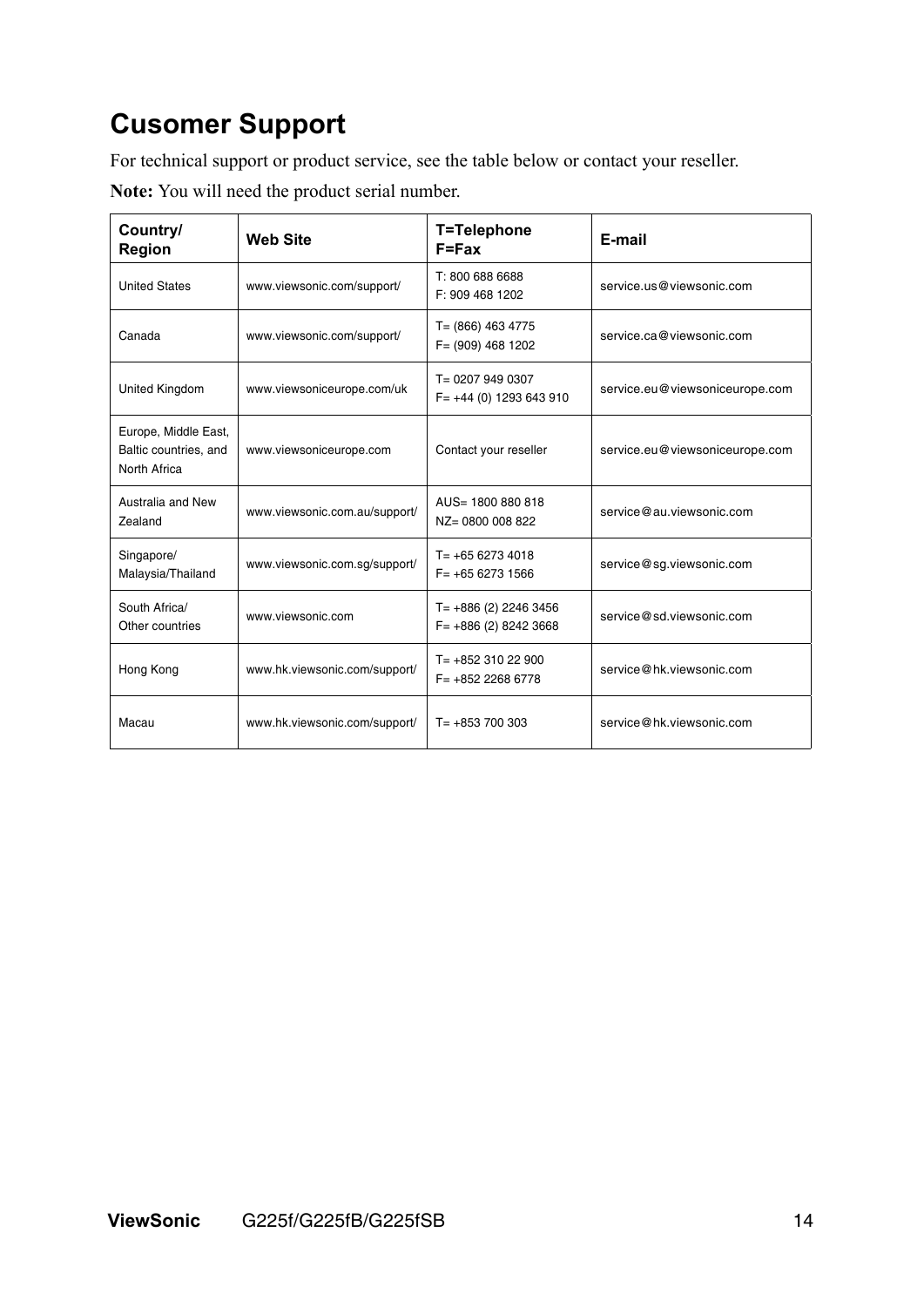## **Cleaning the Monitor**

- Make sure the monitor is turned off.
- Never spray or pour any liquid directly onto the screen or case.

#### **To clean the screen:**

- **1.** Wipe the screen with a clean, soft, lint-free cloth. This removes dust and other particles.
- **2.** If further cleaning is required not clean, apply a small amount of **non-ammonia**, **nonalcohol** based glass cleaner onto a clean, soft, lint-free cloth, and wipe the screen.

#### **To clean the case:**

- **1.** Use a soft, dry cloth.
- **2.** If further cleaning is required, apply a small amount of a non-ammonia, non-alcohol based, mild non-abrasive detergent onto a clean, soft, lint-free cloth, then wipe the surface.

#### **Disclaimer:**

ViewSonic® does not recommend the use of any ammonia or alcohol-based cleaners on the monitor screen or case. Some chemical cleaners have been reported to damage the screen and/ or case of the monitor.

ViewSonic® will not be liable for damage resulting from use of any ammonia or alcohol-based cleaners.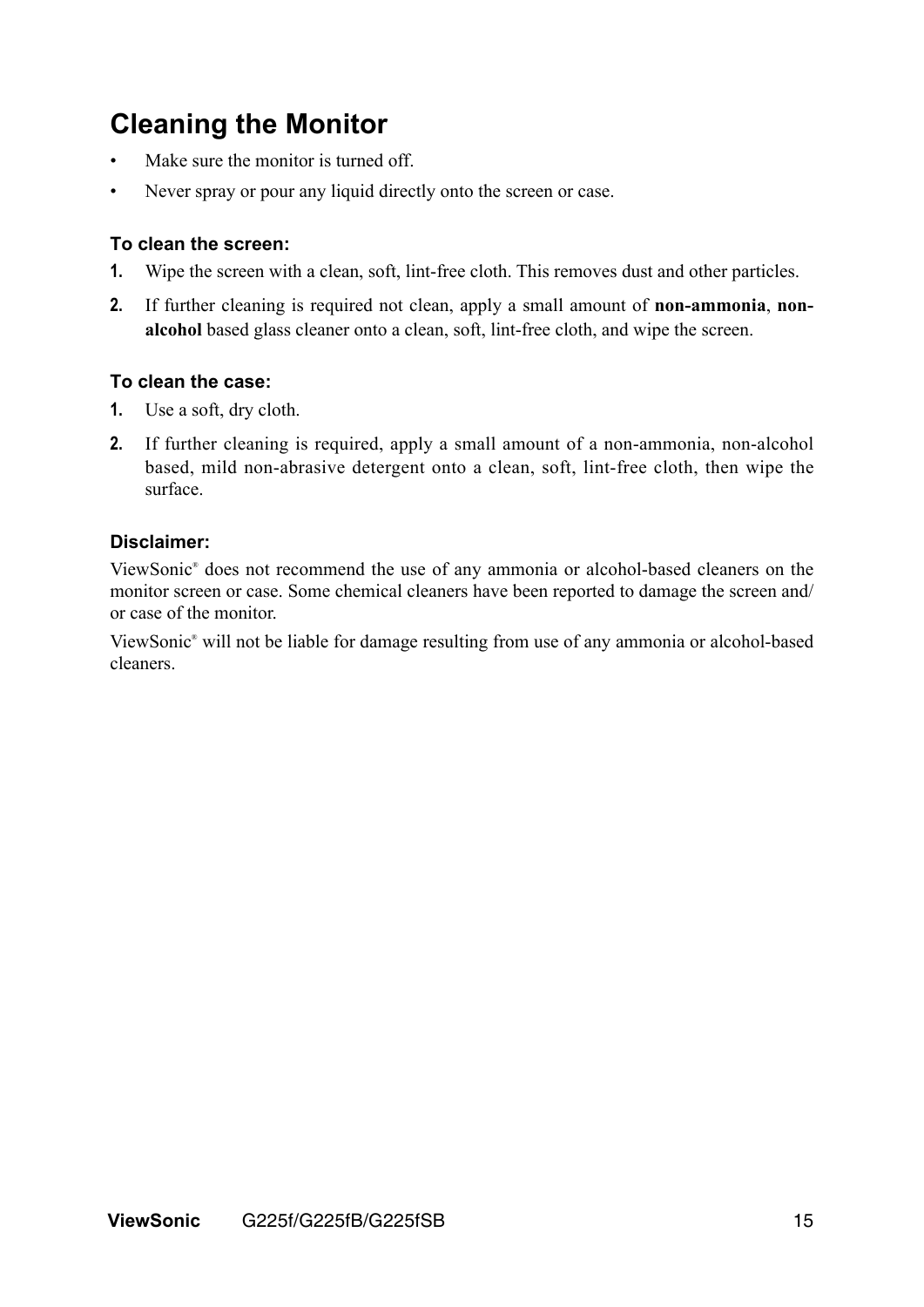## **Limited Warranty**

### **VIEWSONIC® CRT MONITORS**

#### **What the warranty covers:**

**ViewSonic**® warrants its products to be free from defects in material and workmanship, under normal use, during the warranty period. If a product proves to be defective in material or workmanship during the warranty period, **ViewSonic**® will at its sole option repair or replace the product with a like product. Replacement product or parts may include remanufactured or refurbished parts or components.

#### **How long the warranty is effective:**

**ViewSonic**® Monitor products are warranted for three (3) years for all parts excluding the display tube, and three (3) years for labor from the date of the first customer purchase.

#### **Who the warranty protects:**

This warranty is valid only for the first consumer purchaser.

#### **What the warranty does not cover:**

- **1.** Any product on which the serial number has been defaced, modified or removed.
- **2.** Damage, deterioration or malfunction resulting from:
	- **a.** Accident, misuse, neglect, fire, water, lightning, or other acts of nature, unauthorized product modification, or failure to follow instructions supplied with the product.
	- **b.** Repair or attempted repair by anyone not authorized by ViewSonic<sup>®</sup>.
	- **c.** Any damage of the product due to shipment.
	- **d.** Removal or installation of the product.
	- **e.** Causes external to the product, such as electric power fluctuations or failure.
	- **f.** Use of supplies or parts not meeting ViewSonic's specifications.
	- **g.** Normal wear and tear.
	- **h.** Any other cause which does not relate to a product defect.
- **3.** Any product exhibiting a condition commonly known as "image burn-in" which results when a static image is displayed on the product for an extended period of time.
- **4.** Removal, installation, transportation, insurance, and set-up service charges.

#### **How to get service:**

- **1.** For information about receiving service under warranty, contact ViewSonic® Customer Support at 800-888-8583. You will need to provide your product's serial number.
- **2.** To obtain warranted service, you will be required to provide (a) the original dated sales slip, (b) your name, (c) your address, (d) a description of the problem, and (e) the serial number of the product.
- **3.** Take or ship the product freight prepaid in the original container to an authorized ViewSonic® service center or ViewSonic®.
- **4.** For additional information or the name of the nearest ViewSonic® service center, contact ViewSonic®.

#### **Limitation of implied warranties:**

There are no warranties, express or implied, which extend beyond the description contained herein including the implied warranty of merchantability and fitness for a particular purpose.

#### **Exclusion of damages:**

ViewSonic's liability is limited to the cost of repair or replacement of the product. ViewSonic® shall not be liable for:

- **1.** Damage to other property caused by any defects in the product, damages based upon inconvenience, loss of use of the product, loss of time, loss of profits, loss of business opportunity, loss of goodwill, interference with business relationships, or other commercial loss, even if advised of the possibility of such damages.
- **2.** Any other damages, whether incidental, consequential or otherwise.
- **3.** Any claim against the customer by any other party.

#### **Effect of state law:**

This warranty gives you specific legal rights, and you may also have other rights which vary from state to state. Some states do not allow limitations on implied warranties and/or do not allow the exclusion of incidental or consequential damages, so the above limitations and exclusions may not apply to you.

#### **Sales outside the U.S.A. and Canada:**

For warranty information and service on ViewSonic® products sold outside of the U.S.A. and Canada, contact ViewSonic® or your local ViewSonic® dealer.

Warranty VSMON Rev. 1c 1 of 1 4.3: ViewSonic CRT Monitor Warranty Release Date: 03-31-05